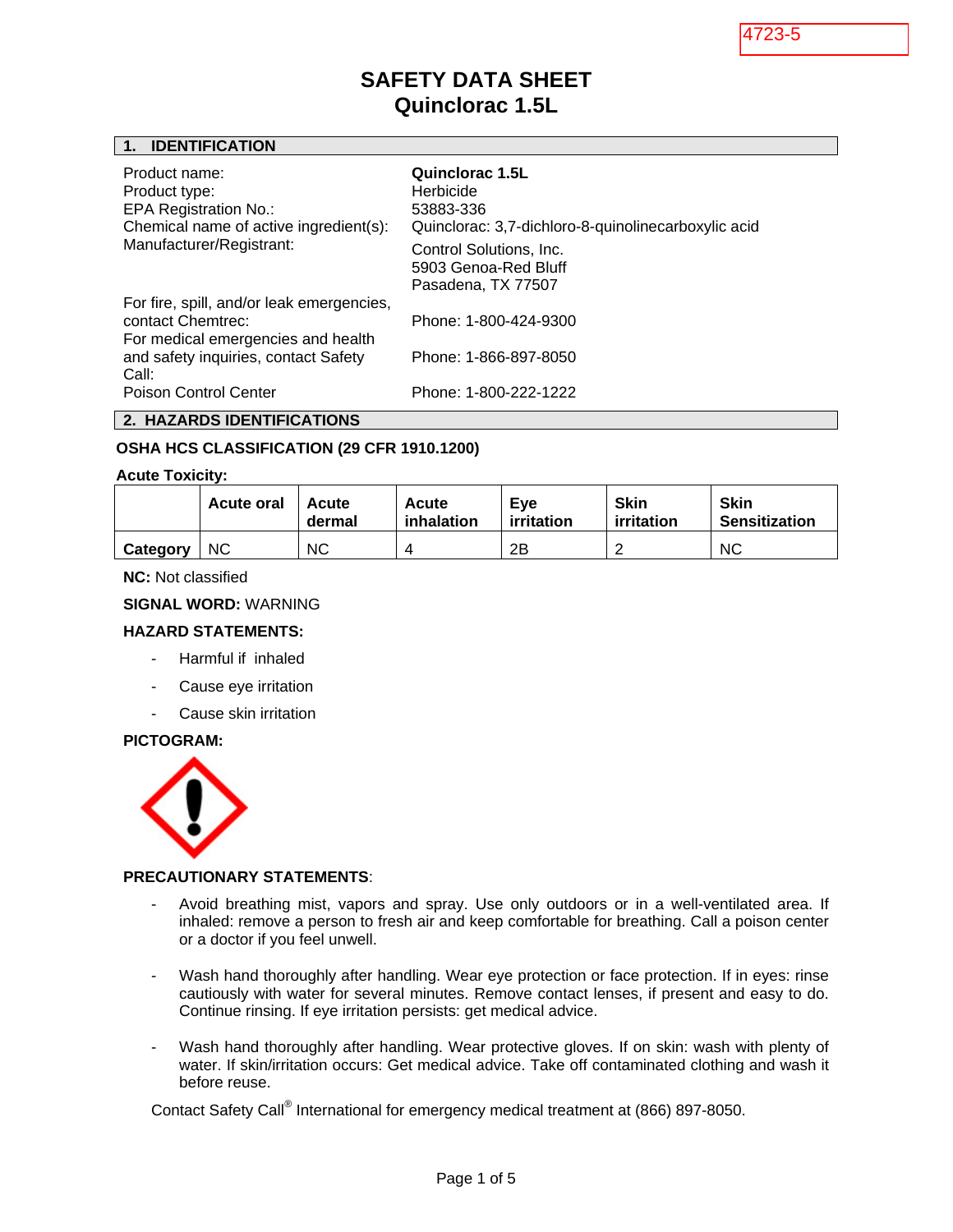## **3. COMPOSITION/INFORMATION ON INGREDIENTS**

| <b>COMMON NAME</b>    | <b>CAS NO.</b> | %     | <b>OSHA</b> | <b>ACGIH</b> |              | <b>NTP/IARC/OSHA</b> |
|-----------------------|----------------|-------|-------------|--------------|--------------|----------------------|
|                       |                |       | <b>PEL</b>  | TLV          | <b>OTHER</b> | (Carcinogen)         |
| Dimethylamine salt of | 84087-01-4     | 18.92 | NE          | ΝE           | NE           | ΝA                   |
| Quinclorac            |                |       |             |              |              |                      |

NE=Not established; NA=Not applicable.

## **4. FIRST AID MEASURES**

| <b>FIRST AID</b>        |                                                                                                                                                                                                                                                                                                                                 |  |  |  |  |  |
|-------------------------|---------------------------------------------------------------------------------------------------------------------------------------------------------------------------------------------------------------------------------------------------------------------------------------------------------------------------------|--|--|--|--|--|
| <b>IF SWALLOWED:</b>    | • Call a poison control center or doctor immediately for treatment advice.                                                                                                                                                                                                                                                      |  |  |  |  |  |
|                         | • Have person sip a glass of water if able to swallow.                                                                                                                                                                                                                                                                          |  |  |  |  |  |
|                         | • Do not induce vomiting unless told to do so by the poison control center or                                                                                                                                                                                                                                                   |  |  |  |  |  |
|                         | doctor.                                                                                                                                                                                                                                                                                                                         |  |  |  |  |  |
|                         | • Do not give anything by mouth to an unconscious person.                                                                                                                                                                                                                                                                       |  |  |  |  |  |
| <b>OR</b><br>IF ON SKIN | • Take off contaminated clothing.                                                                                                                                                                                                                                                                                               |  |  |  |  |  |
| <b>CLOTHING</b>         | • Rinse skin immediately with plenty of water for 15 to 20 minutes.                                                                                                                                                                                                                                                             |  |  |  |  |  |
|                         | • Call a poison control center or doctor for treatment advice.                                                                                                                                                                                                                                                                  |  |  |  |  |  |
| IF IN EYES:             | • Hold eye open and rinse slowly and gently with water 15-20 minutes.                                                                                                                                                                                                                                                           |  |  |  |  |  |
|                         | • Remove contact lenses, if present, after the first 5 minutes, then continuing                                                                                                                                                                                                                                                 |  |  |  |  |  |
|                         | rinsing eye.                                                                                                                                                                                                                                                                                                                    |  |  |  |  |  |
|                         | • Call a poison control center or doctor for treatment advice.                                                                                                                                                                                                                                                                  |  |  |  |  |  |
|                         | Have the product container or label with you when calling a poison control center or doctor, or going                                                                                                                                                                                                                           |  |  |  |  |  |
| for treatment.          |                                                                                                                                                                                                                                                                                                                                 |  |  |  |  |  |
|                         | $\mathcal{Y}$ , $\mathcal{Y}$ , $\mathcal{Y}$ , $\mathcal{Y}$ , $\mathcal{Y}$ , $\mathcal{Y}$ , $\mathcal{Y}$ , $\mathcal{Y}$ , $\mathcal{Y}$ , $\mathcal{Y}$ , $\mathcal{Y}$ , $\mathcal{Y}$ , $\mathcal{Y}$ , $\mathcal{Y}$ , $\mathcal{Y}$ , $\mathcal{Y}$ , $\mathcal{Y}$ , $\mathcal{Y}$ , $\mathcal{Y}$ , $\mathcal{Y}$ , |  |  |  |  |  |

You may also contact SafetyCall® at (866) 897-8050 for emergency medical treatment information.

# **5. FIRE FIGHTING MEASURES**

**FLASH POINT:** Not available

**FLAMMABLE LIMITS:** Not available.

**EXTINGUISHING MEDIA:** Water spray, CO<sub>2</sub>, foam, dry chemical.

**UNUSUAL FIRE, EXPLOSION HAZARDS:** Hydrogen chloride, oxides of nitrogen and carbon. Traces of the substances/groups of substances mentioned can be released in case of fire.

**FIRE-FIGHTING PROCEDURES:** Wear full protective clothing and self-contained breathing apparatus and turn-out gear. Evacuate nonessential personnel from the area to prevent human exposure to fire, smoke, fumes or products of combustion. Prevent use of contaminated buildings, area and equipment until decontaminated. Water runoff can cause environmental damage.

**HAZARDOUS DECOMPOSITION PRODUCTS:** Product can decompose if heated to form toxic gases.

# **6. ACCIDENTAL RELEASE MEASURES**

**ACTION TO TAKE FOR SPILLS/LEAKS:** Take appropriate protective measures. Clear area. Shut off source of leak only under safe conditions. Extinguish sources of ignition nearby and downwind. Ensure adequate ventilation. Wear suitable personal protective clothing and equipment. Do not discharge into the subsoil/soil. Do not discharge into drains/surface waters/groundwater. Contain contaminated water/firefighting water.

**CLEANUP:** Dike spillage. Pick up with suitable absorbent material. Place into suitable containers for reuse or disposal in a licensed facility. Spilled substance/product should be recovered and applied to label rates whenever possible. If application of spilled substance/product is not possible, then spills should be contained, solidified, and placed in suitable containers for disposal. After decontamination, spill area can be washed with water. Collect wash water for approved disposal.

### **7. HANDLING AND STORAGE**

**PRECAUTIONS TO BE TAKEN IN HANDLING:** Do not contaminate water, food, or feed by storage or disposal or cleaning of equipment. Carefully open containers and after partial use close container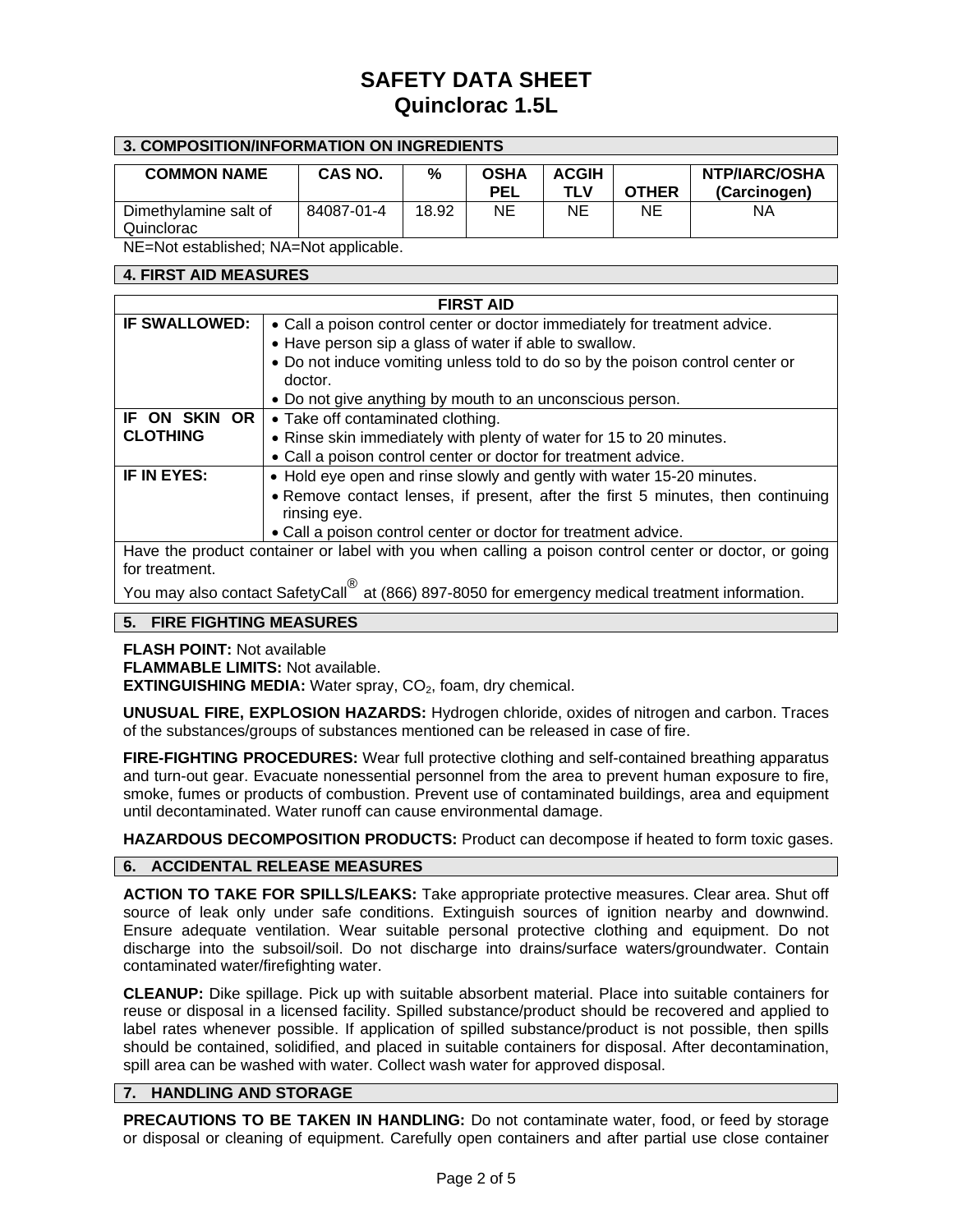tightly. Avoid contact with skin, eyes or clothing. Avoid breathing spray mist. Wash thoroughly with soap and water after handling. Remove contaminated clothing and wash before reuse.

**PRECAUTIONS TO BE TAKEN IN STORAGE:** Do not store box under dampness or high humidity. Store in cool, dry area away from children and domestic animals.

**STORAGE TEMPERATURE (MIN/MAX):** Normal ambient temperatures.

# **8. EXPOSURE CONTROLS/PERSONAL PROTECTION**

**THE FOLLOWING RECOMMENDATIONS FOR EXPOSURE CONTROLS/PERSONAL PROTECTION ARE INTENDED FOR THE MANUFACTURE, FORMULATION, PACKAGING AND USE OF THIS PRODUCT.**

**FOR COMMERCIAL APPLICATIONS AND/OR ON-FARM APPLICATIONS CONSULT THE PRODUCT LABEL.**

**HAND PROTECTION:** Chemical-resistant gloves such as butyl rubber > 14 mils, natural rubber > 14 mils, neoprene rubber > 14 mils, or nitrile rubber > 14 mils.

**SKIN PROTECTION:** Long-sleeve shirt, long pants, shoes plus socks.

**EYE PROTECTION:** Wear goggles or face shield.

**RESPIRATOR REQUIREMENTS:** For most conditions, no respiratory protection required. However, if handling without sufficient ventilation, use NIOSH approved air-purifying respirator with any N, P or R95 class filter and an organic vapor cartridge.

### **ADDITIONAL PROTECTIVE MEASURES:**

Follow manufacturer's instructions for cleaning/maintaining PPE. If no such instructions for washables, use detergent and hot water. Keep and wash PPE separately from other laundry. Discard clothing and other absorbent materials that have been drenched or heavily contaminated with this product. Do not reuse them.

### **USER SAFETY RECOMMENDATIONS:**

**Users Should:**

- Wash hands before eating, drinking, chewing gum, using tobacco or using the toilet.
- Remove clothing immediately if pesticide gets inside. Then wash thoroughly and put on clean clothing.
- Remove PPE immediately after handling this product. Wash the outside of gloves before removing. As soon as possible, wash thoroughly and change into clean clothing.

**EXPOSURE GUIDELINES:** Refer to Section 3.

**ENGINEERING CONTROLS:** Refer to product label. Provide local exhaust ventilation. Minimize airborne concentrations.

#### **9. PHYSICAL AND CHEMICAL PROPERTIES**

**APPEARANCE:** Off-white liquid **ODOR:** No appreciable odor **pH:** 4.0 **FLASH POINT:** Will not flash **DENSITY:** 1.05 g/ml (8.8 lbs/gal) VAPOR PRESSURE (technical): < 1 x 10<sup>-7</sup> mmHg@20°C **WATER SOLUBILITY (technical):** 65 ppm

#### **10. STABILITY AND REACTIVITY**

**STABILITY:** Stable under normal conditions.

**CONDITIONS TO AVOID:** Avoid exposure to high moisture conditions for prolonged periods.

**HAZARDOUS DECOMPOSITION PRODUCTS:** Product can decompose if heated to form toxic gases. **HAZARDOUS POLYMERIZATION:** Will not occur.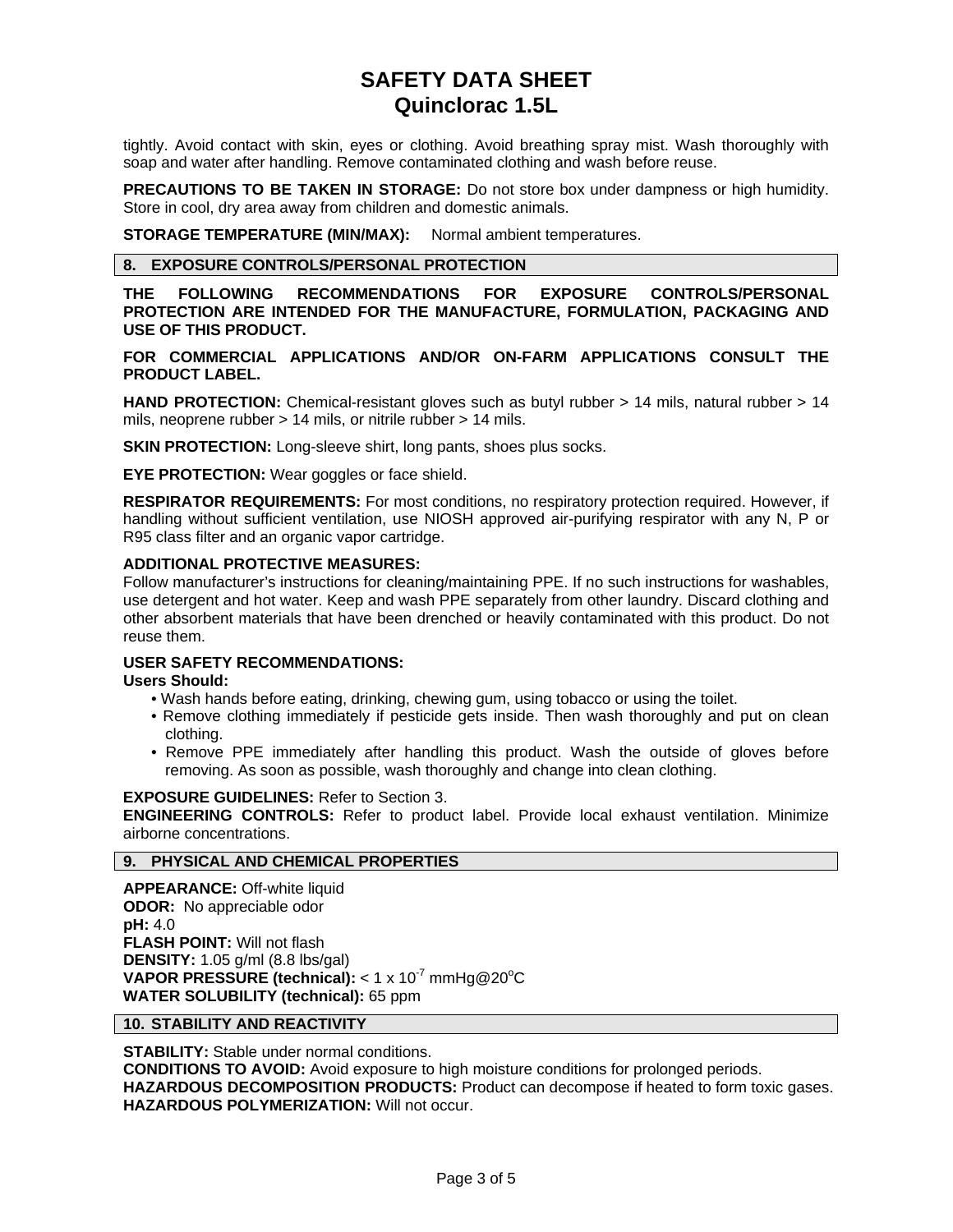## **11. TOXICOLOGICAL INFORMATION**

#### **ACUTE TOXICITY/IRRITATION STUDIES:** (Data based on a similar formulation)

Acute Oral  $LD_{50}$  (Rat):  $> 3,500$  mg/kg Acute Dermal  $LD_{50}$  (Rabbit):  $> 2,000$  mg/kg Acute Inhalation  $LC_{50}$  (Rat): > 2.0 mg/L/4 hr Eye Irritation: Mildly irritating Skin Irritation: Slightly irritating Dermal Sensitization: Not a skin sensitizer

## **MEDICAL CONDITIONS AGGRAVATED BY EXPOSURE:** None known.

#### **CHRONIC/SUBCHRONIC TOXICITY:**

Quinclorac: Prolonged overexposure may cause effects to liver and kidneys.

#### **REPRODUCTIVE TOXICITY:**

Quinclorac: The results of animal studies gave no indication of a fertility impairing effect.

#### **DEVELOPMENTAL EFFECTS:**

Quinclorac: No indications of a developmental toxic/teratogenic effect were seen in animal studies.

#### **MUTAGENICITY:**

Quinclorac: No evidence of mutagenic effects during in vivo or in vitro studies.

#### **CARCINOGENICITY:**

Quinclorac: In long-term studies in rats and mice in which the substance was given by feed, a carcinogenic effect was not observed.

#### **12. ECOLOGICAL INFORMATION**

**ENVIRONMENTAL HAZARDS:** This chemical has properties and characteristics associated with chemicals detected in groundwater. The use of this chemical where soils are permeably, particularly where the water table is shallow, may result in groundwater contamination.

Keep out of lakes, ponds, and streams. Do not apply directly to water, to areas where surface water is present, or to intertidal areas below the mean high water mark. Do not contaminate water by cleaning of equipment of disposal of rinsate.

Do not discharge effluent containing this product into lakes, streams, ponds, estuaries, oceans, or other waters unless in accordance with the requirements of a National Pollutant Discharge Elimination System (NPDSE) permit and the permitting authority has been notifying the local sewage treatment plant authority. For guidance contact your State Water Board or Regional Office of the EPA.

### **ECOTOXICITY (Quinclorac Technical):**

Rainbow trout  $LC_{50}$  (96-h):  $> 100$  mg/L Bluegill  $LC_{50}$  (96-h):  $> 100$  mg/L *Daphnia magna* EC<sub>50</sub> (48-h): 29.8 mg/L Bobwhite quail  $LD_{50}$  (oral): 2,000 mg/kg Green algae  $EC_{50}$  (96-h): >100 mg/l

#### **BEE TOXICITY:** Non-toxic

**ENVIRONMENTAL FATE:** Not readily biodegradable.

#### **13. DISPOSAL CONSIDERATIONS**

**PESTICIDE DISPOSAL:** Pesticide, spray mixture or rinse water that cannot be used according to label instructions must be disposed of at or by an approved waste disposal facility.

**CONTAINER DISPOSAL:** Dispose of product containers, waste containers, and residues according to label instructions and local, state, and federal health and environmental regulations.